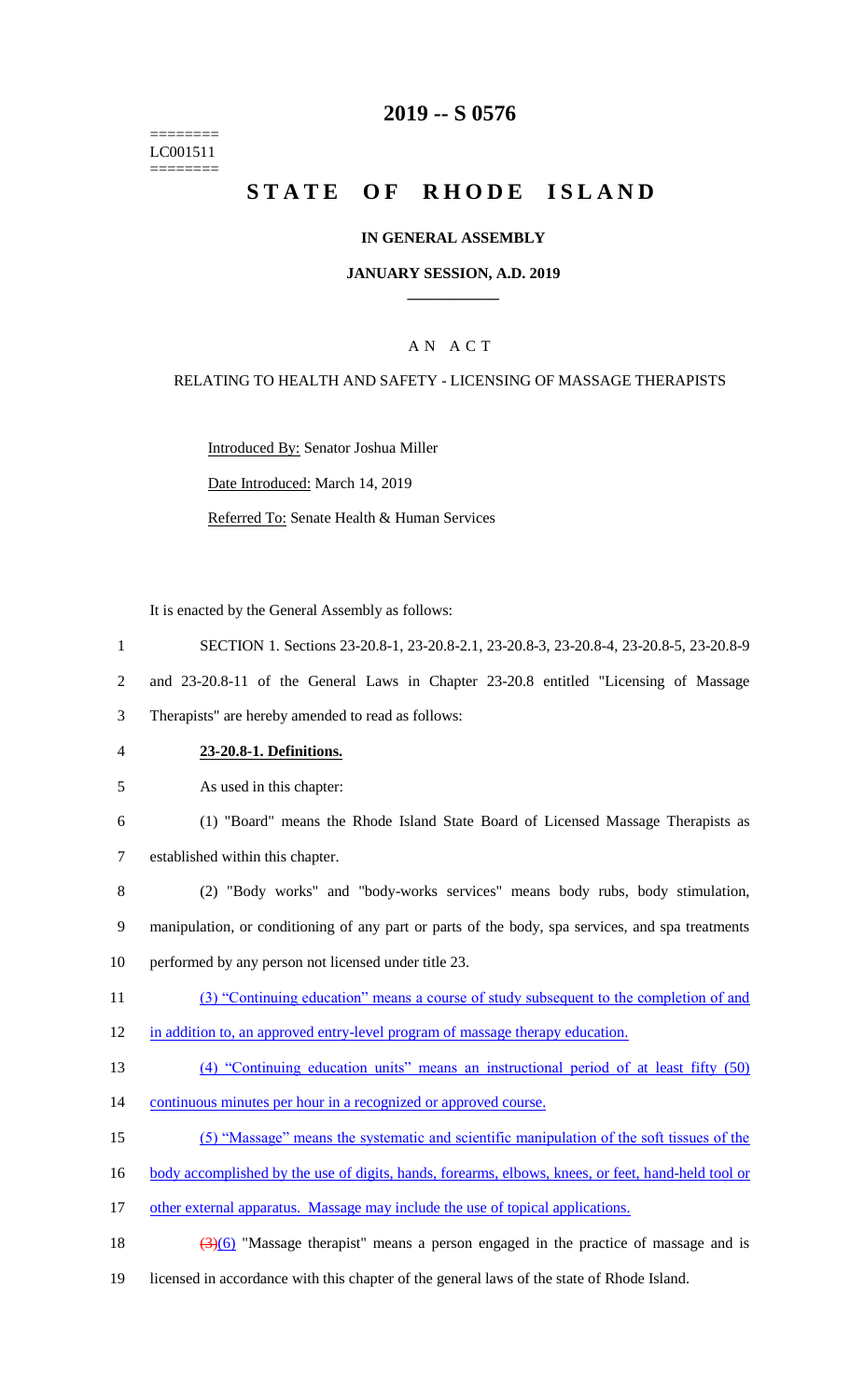1 (4)(7) "Practice of massage" "Massage therapy" means the manual manipulation of the 2 soft tissues of the human body through the systematic application of massage techniques 3 including: effleurage, petrissage, compression, friction, vibration, percussion, pressure, positional 4 holding, movement, range of motion for purposes of demonstrating muscle excursion or muscle 5 flexibility, and nonspecific stretching. The term massage includes the external application of 6 lubricants or other topical preparations, such as water, heat, and cold, via the use of the hand, 7 foot, arm, or elbow, with or without the aid of massage devices, for the purpose of aiding muscle 8 relaxation, reducing stress, improving circulation, increasing range of motion, relieving muscular 9 pain, and the overall enhancement of health. Massage shall not include: the touch of genitalia; 10 diagnosis of illness or disease; the prescribing of drugs, medicines, or exercise; high-velocity 11 thrust applied to the joints or spine; electrical stimulation; application of ultrasound or any 12 services or procedures for which a license to practice medicine, chiropractic, occupational 13 therapy, physical therapy, or podiatry is required by law. use of massage for therapeutic purposes, 14 including, but not limited to: pain management, stress reduction, promotion of relaxation and 15 enhancement of general health and well-being. Massage therapy includes, but is not limited to, 16 evaluation of soft tissue and normal movement of the body to develop an appropriate massage 17 therapy session and the delivery of self-care and health maintenance information. Massage 18 therapy does not encompass: 19 (1) Diagnosis; 20 (2) The prescribing of drugs or medicines; 21 (3) Spinal manipulation; and 22 (4) Any service or procedure which a license or registration is required by law including, 23 but not limited to, the practice of medicine, chiropractic, naturopathy, physical therapy, 24 occupational therapy, nutrition, psychotherapy, behavioral health services or podiatry. 25 (8) "Practice of massage therapy" means, the exchange of massage therapy services for 26 currency, goods or services. 27 (9) "Topical applications" means, but is not limited to, lubricants, emollients, non-28 prescription analgesics, and the use of heat and cold. 29 **23-20.8-2.1. Board of massage therapists.** 30 (a) Within the division of professional regulation of the department of health, there shall 31 be a state board of massage therapy examiners to be Rhode Island state board of licensed massage 32 therapists appointed by the director of the department of health with the approval of the governor. 33 Composition of board members: The board shall consist of seven (7) members who reside in the 34 state of Rhode Island<sub>5</sub>. At all times at least four (4) members shall be massage therapists in good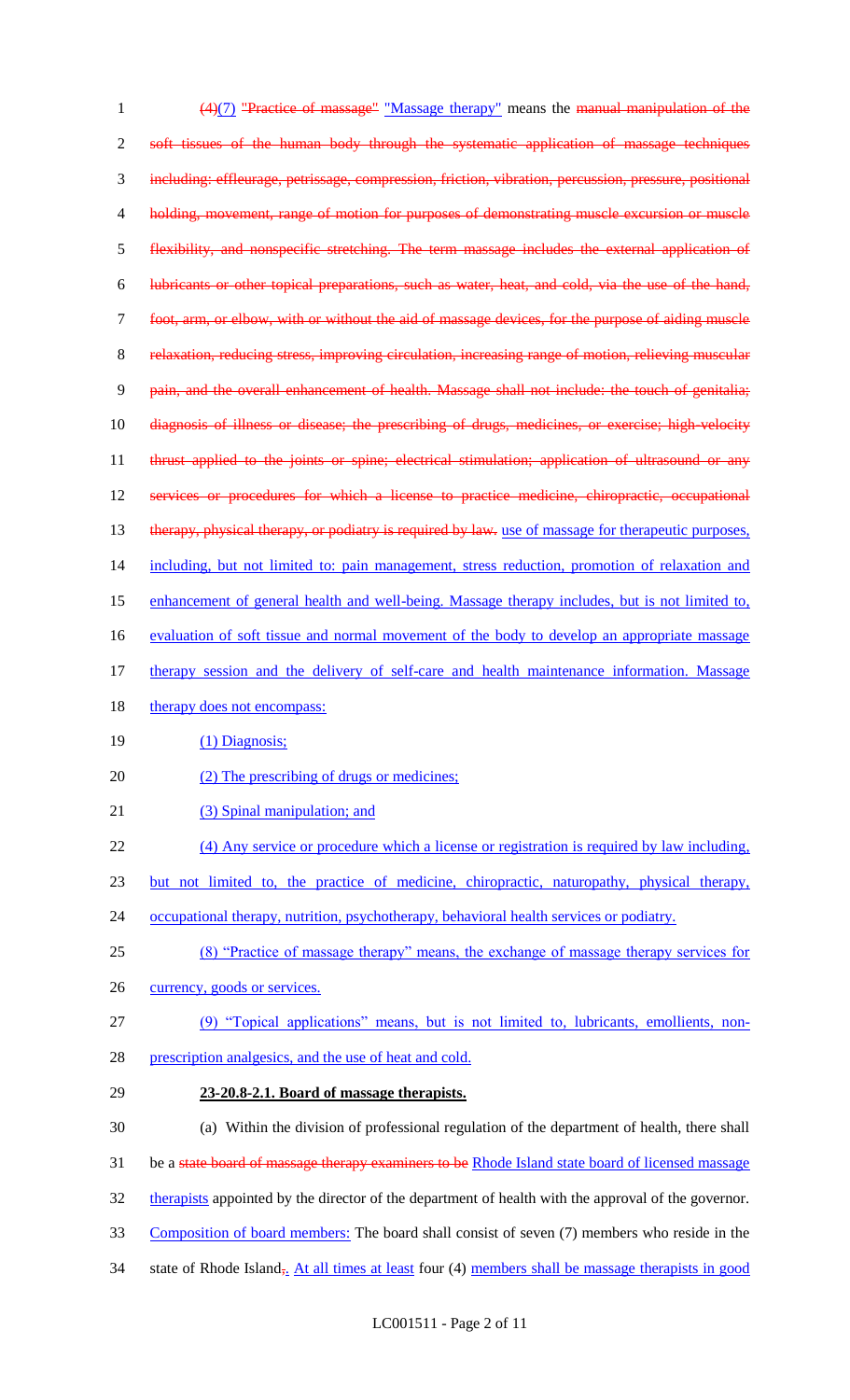1 standing, and shall have engaged in the practice of massage therapy for not less than five (5) 2 years, of whom shall be licensed pursuant to this chapter and one of whom One member shall be 3 a member of the general public, and who does not have financial interest in the profession, or is married to or in domestic partnership with someone in the profession. At no time shall more than one board member be an owner of, an instructor of, or otherwise affiliated with a board-approved massage therapy school or a course of instruction. The four (4) members who are licensed pursuant to this chapter shall represent both solo practitioners as well as members of a group practice.

9 (b) The initial board shall be appointed for staggered terms, the longest of which shall not 10 exceed three (3) years. After the initial appointments, all terms shall be for two (2) years and a 11 member may be reappointed for a second (2nd) term. All terms shall be for two (2) years. No 12 member shall serve more than three (3) consecutive terms. Upon the death, resignation or 13 removal of any member, the director of the department of health, with the approval of the 14 governor, shall appoint to fill vacancies, as they occur, a qualified person to serve on the board 15 for the remainder of his or her term or until his or her successor is appointed and qualified.

16 (c) The board shall elect, at its first meeting of the calendar year, from its members a 17 chair and such other officers as it deems appropriate and necessary to conduct business. The chair 18 shall preside at meetings of the board and shall be responsible for the performance of all duties 19 and functions of the board and shall perform those duties customarily associated with the position 20 in addition to other duties assigned by the board. The board shall designate a member to serve in 21 the absence of the chair.

22 (d) The chair and any other officer shall serve a term of one year commencing with the 23 day of his or her election and ending upon the election of his or her successor.

 $(d)(e)$  The director of the department of health may remove any member of the board for the neglect of any duty required by law or for any incompetent, unprofessional, or dishonorable conduct. Before beginning his or her term of office, each member shall take the oath prescribed by law, a record of which shall be filed with the secretary of state.

28 (f) A board member may be suspended or removed by the director of the department of 29 health for unprofessional conduct, refusal or inability of a board member to perform his or her 30 duties as a member of the board in an efficient, responsible and professional manner, conviction 31 of a felony or of a crime related to the practice of the health care profession, failure to meet the 32 qualifications of this statute, or committing any act prohibited by this statute.

33 (g) Members of the board shall not receive compensation for their attendance at official

34 meetings of the board, or attendance at any meeting that would constitute official board business,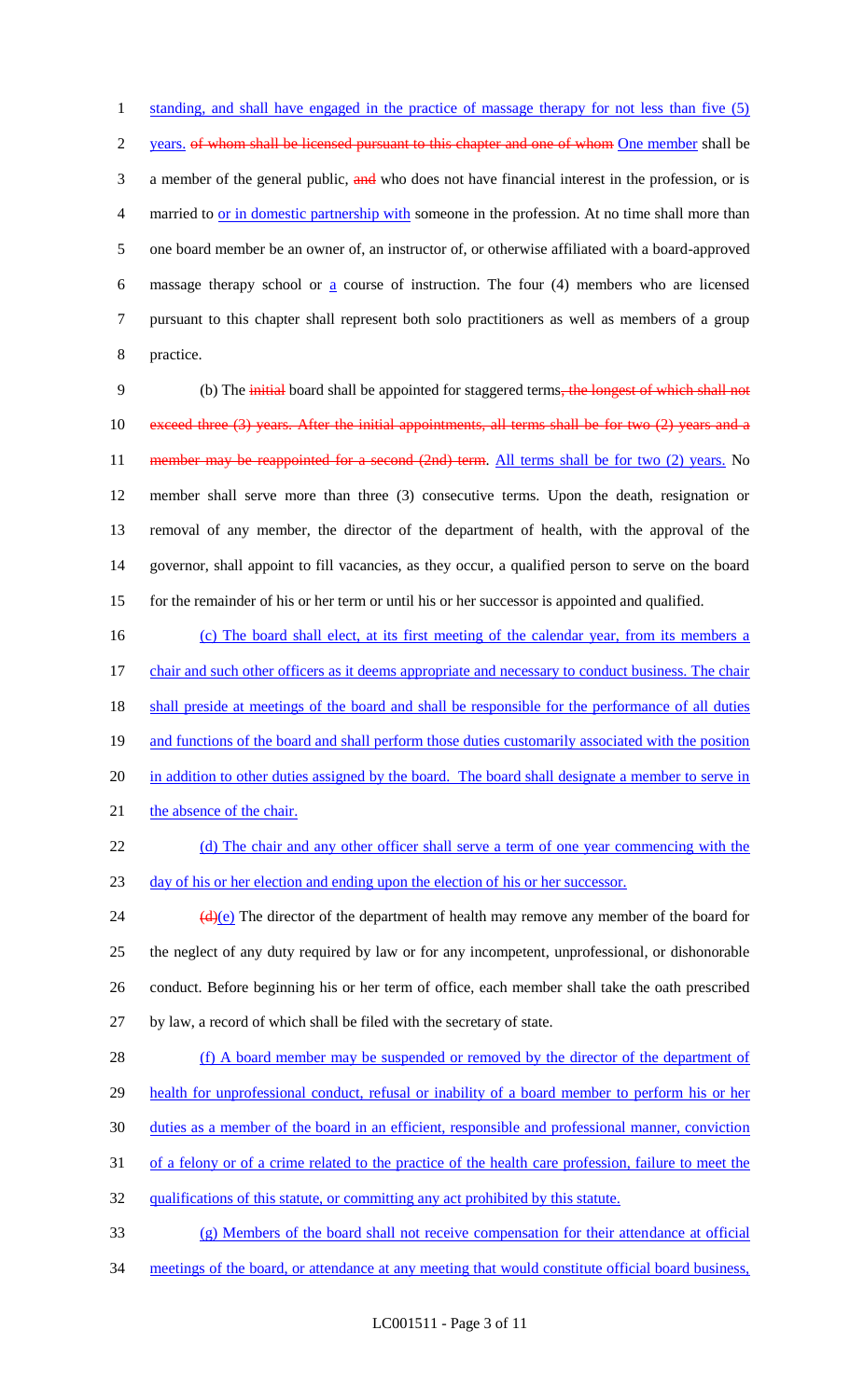1 including teleconference calls or other board responsibilities.

 $\frac{1}{2}$  (e)(h) The board shall meet at least quarterly thereafter, shall hold a meeting and elect a 3 chairman. The board may hold additional meetings at the call of the chair or at the written request 4 of any three (3) members of the board. The board may appoint such committees as it considers necessary to carry out its duties. A majority of the sitting members of the board shall constitute a quorum. The chair of the board shall have the authority to call other meetings at his or her discretion.

## (i) The board may appoint such committees as it considers necessary to carry out its duties.

10 (i) A quorum shall be necessary to conduct official board business or any committee 11 thereof. A majority of the members shall constitute a quorum. The board may enter into 12 executive (closed) session according to relevant law.

# **23-20.8-3. Practice of massage -- License required -- Use of title limited -- Qualifications for licenses continuing education -- Fees.**

 (a) A person shall not practice, or hold himself or herself out to others as practicing massage therapy, or as a massage therapist, without first receiving from the board a license to engage in that practice.

 (b) A person shall hold himself or herself out to others as a massage therapist when the person adopts or uses any title or description, including: "massage therapist," "masseur," "masseuse," "massagist," "massotherapist," "myotherapist," "body therapist," "massage technician," "massage practitioner," or any derivation of those terms that implies this practice.

22 (c) It shall be unlawful to advertise the practice of massage therapy using the term 23 massage therapy, or any other term that implies a massage technique or method, in any public or private publication or communication by a person not licensed by the state of Rhode Island department of health as a massage therapist. Any person who holds a license to practice as a massage therapist in this state may use the title "licensed, massage therapist" and the abbreviation "LMT." No other persons may assume such title or use such abbreviation or any other word, letters, signs, or figures to indicate that the person using the title is a licensed, massage therapist. A massage therapist's name and license number must conspicuously appear on all of the massage 30 therapist's advertisements print and electronic material. A massage therapist licensed under this 31 chapter must conspicuously display his or her have available his or her license in his or her 32 principal place all places of business practice. If the massage therapist does not have a principal place of business, or conducts business in any other location, he or she must have a copy of his or her license available for inspection while performing any activities related to massage therapy.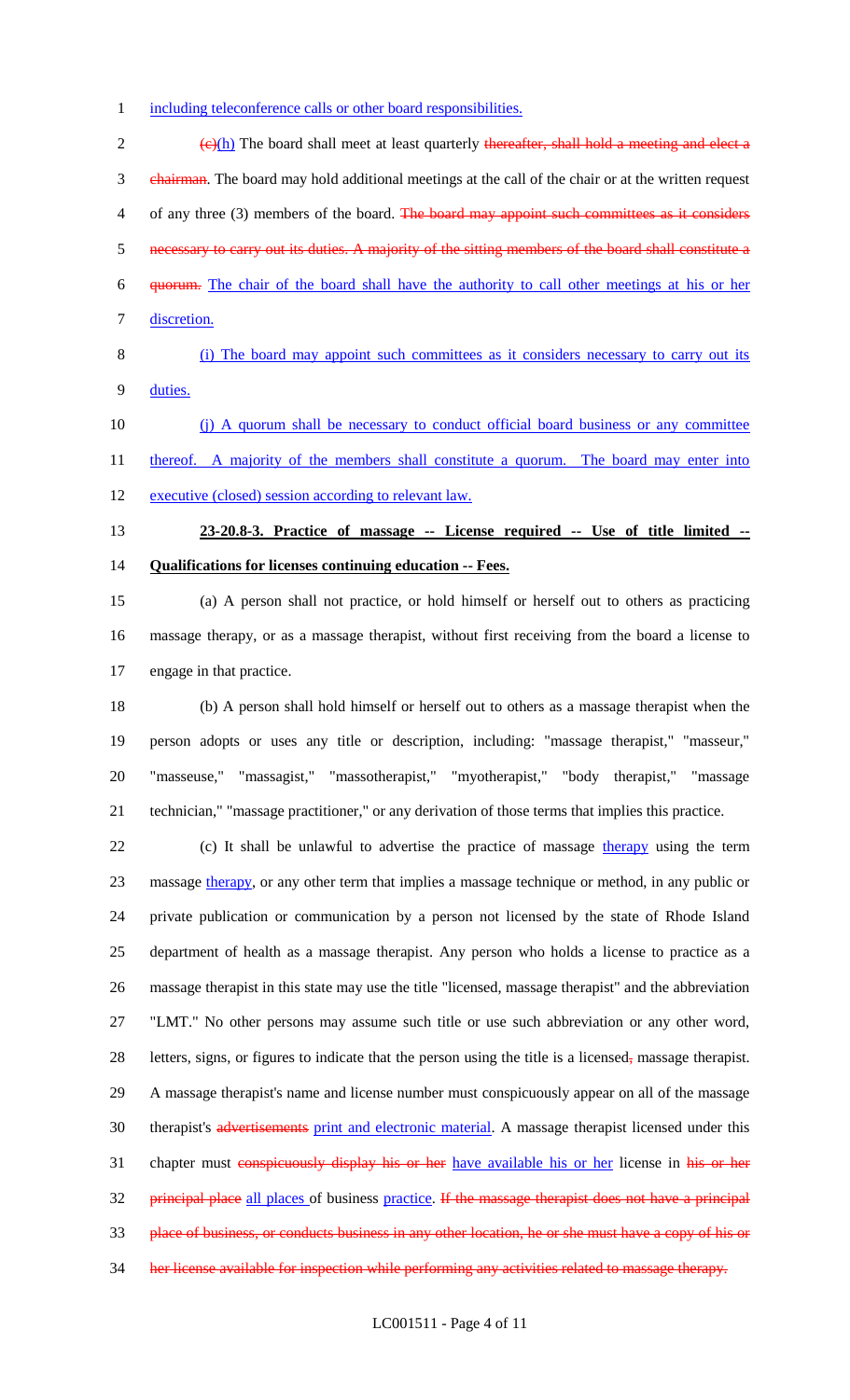1 (d)(1) The board shall, by rule, establish requirements for continuing continuing 2 education. The board may establish such requirements to be completed and verified biennially or 3 annually. The board shall require no more than twelve (12) hours biennially or six (6) hours 4 continuing education units annually.

5 (2) Applicants for biennial annual licensure renewal shall meet continuing education 6 requirements as prescribed by the board. On application for renewal of license, massage 7 therapists shall attest to completion of six (6) hours continuing education units annually in scope 8 of practice-specific offerings that may include, but not be limited to:

9 (i) Formal presentations;

10 (ii) Conferences;

11 (iii) Coursework from a regionally massage school or program, accredited 12 college/university; and/or

- 13 (iv) Self-study course, such as online courses awarding one education hour for each hour 14 completed or online coursework.
- 15 Such programs or offerings shall be approved or sponsored by a board-approved 16 organization. The board shall require no more than two (2) hours of ethics or standards of practice 17 biennially.
- 18 (3) A licensee who fails to complete the continuing education requirements described 19 herein may be subject to disciplinary action pursuant to § 5-40-13.
- 20 (4) A license may be denied to any applicant who fails to provide satisfactory evidence of 21 completion of continuing education relevant to massage therapy as required herein.
- 22 (5) The board may waive the requirement for these educational requirements continuing 23 education if the board is satisfied that the applicant has suffered hardship, which may have 24 prevented meeting the educational requirements.
- 25 (e) The fee for original application for licensure as a massage therapist and for annual 26 license renewal shall be as set forth in § 23-1-54. Fees for all other licenses under this chapter 27 shall be fixed in an amount necessary to cover the cost of administering this chapter.

28 (f) Any person applying for a license under this chapter shall undergo a national criminal background check. Such persons shall apply to the bureau of criminal identification of the state 30 police or local police department for a nationwide national criminal records background check. Fingerprinting shall be required. Upon the discovery of any disqualifying information as defined in subsection (g), the bureau of criminal identification of the state police or the local police department shall inform the applicant, in writing, of the nature of the disqualifying information and, without disclosing the nature of the disqualifying information, shall notify the board, in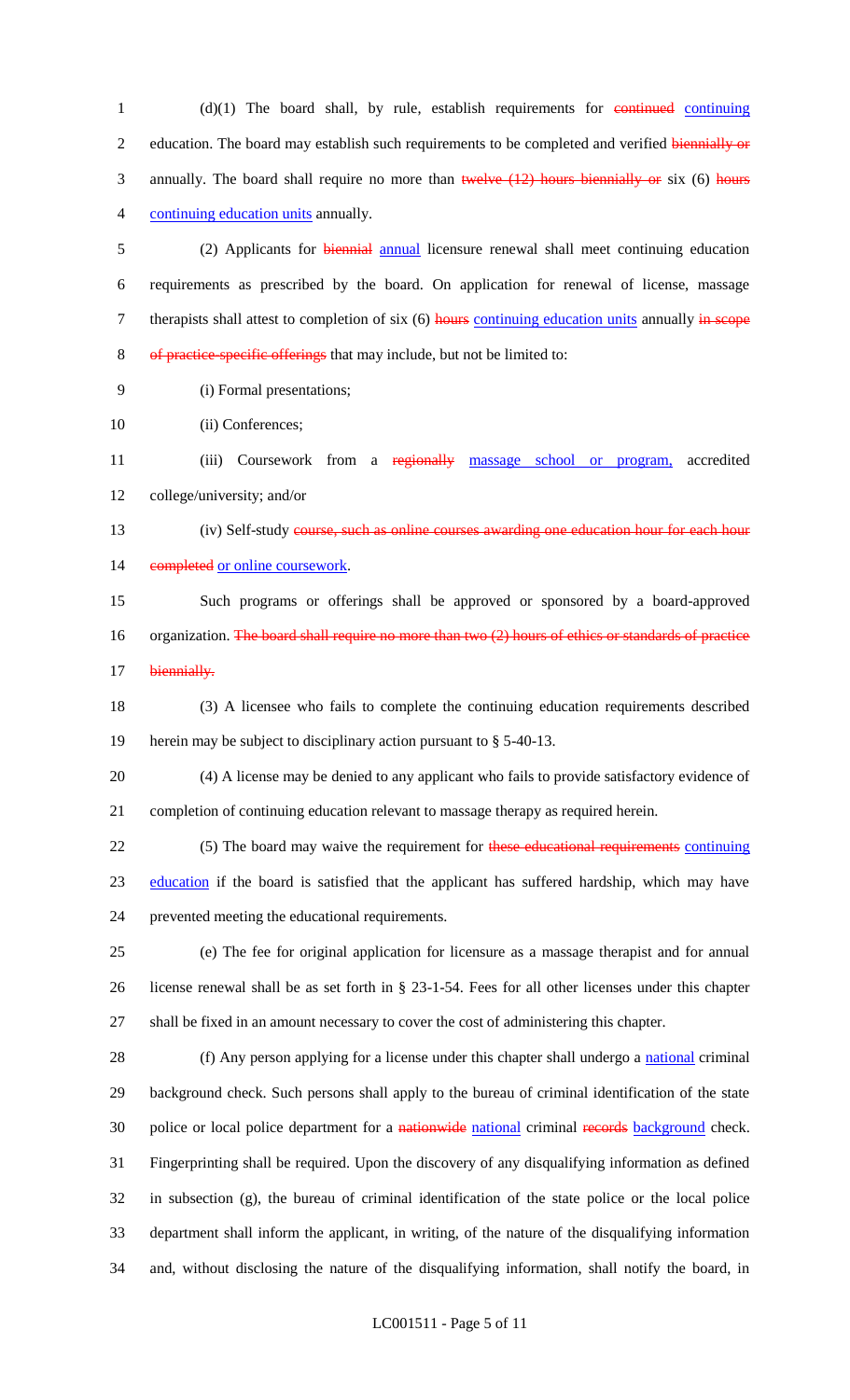writing, that disqualifying information has been found. In those situations in which no disqualifying information has been found, the bureau of criminal identification shall inform the applicant and the board in writing of this fact. An applicant against whom disqualifying information has been found may request that a copy of the national criminal background report be sent to the board, which shall make a judgment regarding the licensure of the applicant. The applicant shall be responsible for payment of the costs of the national criminal records 7 background check.

 (g) "Disqualifying information" means those offenses, including, but not limited to, those offenses defined in chapters 34, 34.1, and 37 of title 11, and § 23-17-37.

 (h) Notwithstanding the above, any city or town may, by ordinance, regulate the opening, the presence, the location, and the operation of any body-works business or any business providing body-works services. Provided, however, no ordinance may impose additional qualifications beyond those adopted by the department of health pursuant to this chapter respecting criminal background checks for persons applying for a license.

### **23-20.8-4. Establishment -- Board of massage therapists -- Powers and duties.**

16 Subject to the provisions of this chapter, the board shall have the following powers and 17 duties authority to implement, intercept and enforce this statute including, but not limited to, the 18 <u>authority to</u>:

 (1) Adopt rules and regulations governing the licensure of massage therapists in a manner consistent with the provisions of this chapter and in accordance with the procedures outlined in 21 the Administrative Procedures Act and promulgated in accordance with state law;

22 (2) Evaluate the qualifications of applicants for licensure;

(3) Assess entry-level competence through the use of an examination approved by the

board;

 (4) Recommend the issuing or renewal of a license to applicants or licensed massage 26 therapists who meet the qualifications of the statute and all rules applicable to this chapter as

promulgated by the board;

28  $\left(\frac{2}{5}\right)$  Establish and enforce standards of professional and ethical conduct for licensed massage therapists;

 $\frac{(3)(6)}{2}$  Adopt rules that endorse equivalent licensure examinations of another state or territory of the United States, the District of Columbia, or a foreign country and that may include licensure by reciprocity; hold hearing, as necessary, in accordance with the Administrative Procedures Act.

 $\frac{(4)(7)}{4}$  Maintain a complete record of all licensed massage therapists, ensure licensee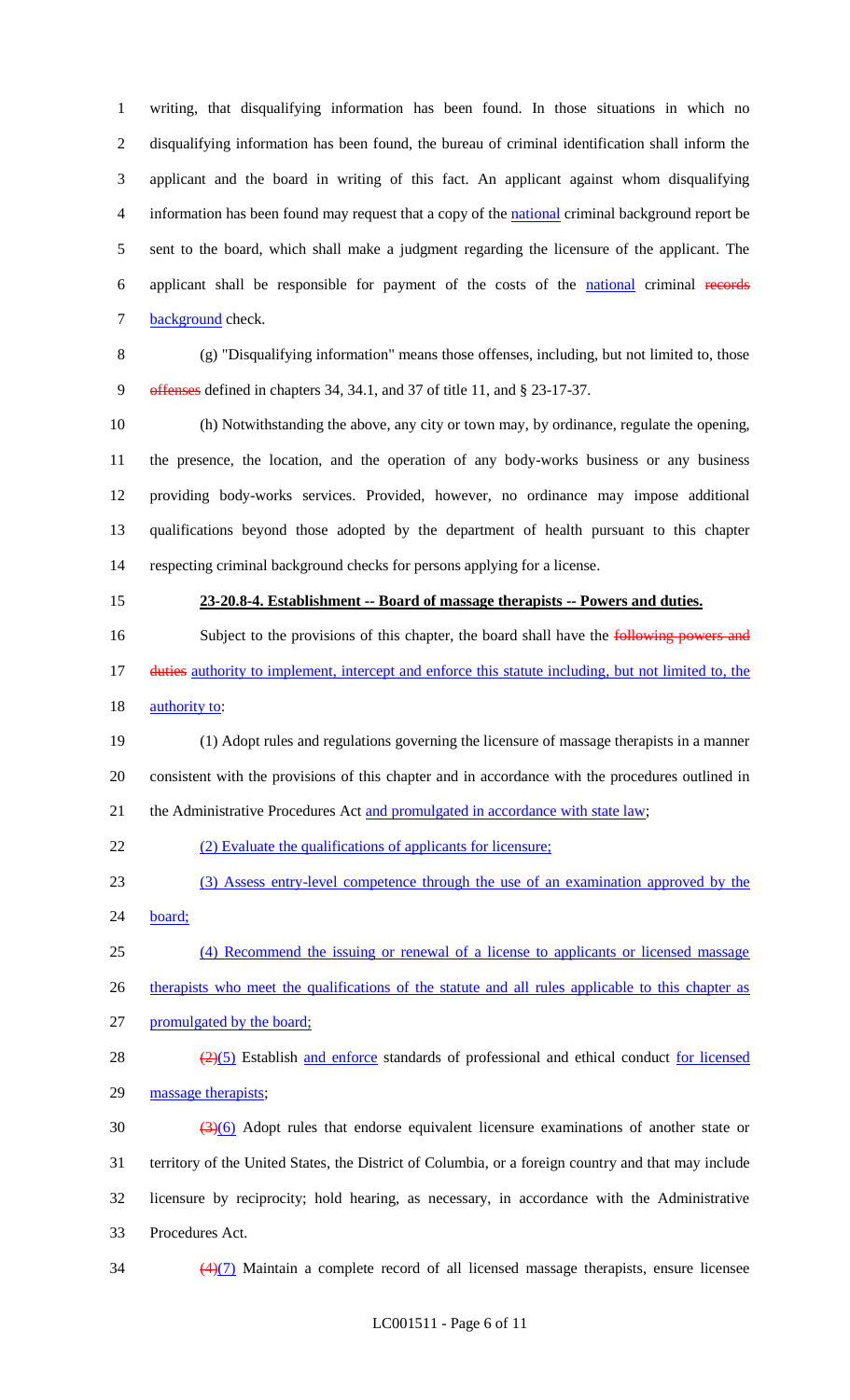- 1 compliance with all established requirements. The board will make an annual report to the
- 2 governor which shall contain duties performed, actions taken and appropriate recommendations.
- 3 (8) The board will make an annual report to the governor that shall contain duties 4 performed, actions taken and appropriate recommendations.
- 5 (9) Consult The board will consult and advise other regulatory entities as necessary 6 regarding issues pertaining to massage therapy practice, education and/or issues related to the 7 regulation of massage therapists.
- 8 (10) Upon receipt of a complaint, the department of health shall authorize the 9 investigation of any allegations of wrongdoing undertaken by any person, entity, license or 10 organization related to the practice of massage therapy.
- 11 (11) The board shall review investigative reports deemed necessary by the director and 12 make appropriate recommendations to the director for action including, but not limited to, 13 issuance of a letter of concern or warning of the possible infraction of this statute; suspension for 14 a period not to exceed ninety (90) days of any license issued under the authority of this chapter; 15 and may, after due notice and hearing revoke the license if it is found that the person practicing 16 massage therapy is in violation of those rules and regulations or any provision of this chapter. The 17 holder of a license shall upon its revocation promptly surrender it to the board or its designee.

## 18 **23-20.8-5. Application for license -- Issuance or denial of license -- Minimum**

- 19 **qualifications.**
- 20 (a) Every person desiring to begin the practice of massage therapy, except exempt 21 persons as provided in this chapter, shall present satisfactory evidence to the division of 22 professional regulation of the department of health that he or she  $\frac{1}{18}$ :
- 23 (1) Over Is over eighteen (18) years of age;
- 24 (2) Of good moral character (via background check Has submitted to a national criminal 25 background check in accordance with § 23-20.8-3);
- 26 (3) Has successfully completed an educational program, meeting minimum requirements 27 established by the board, including at least five hundred (500) six hundred fifty (650) hours of 28 supervised in-class, hands-on and supervised coursework and clinical work; and
- 29 (4) Has successfully completed an examination approved by the board. Any examination 30 approved by the board must meet generally recognized standards including development through 31 the use of a job-task analysis and must meet appropriate psychometric standards.
- 32 (b) The department may grant a license to any applicant satisfying the requirements of 33 subsections  $(a)(1)$  and  $(a)(2) \le 23-20.8-5(a)$ , has completed all appropriate forms, paid all 34 appropriate fees and has met substantially equivalent standards in obtaining a valid license,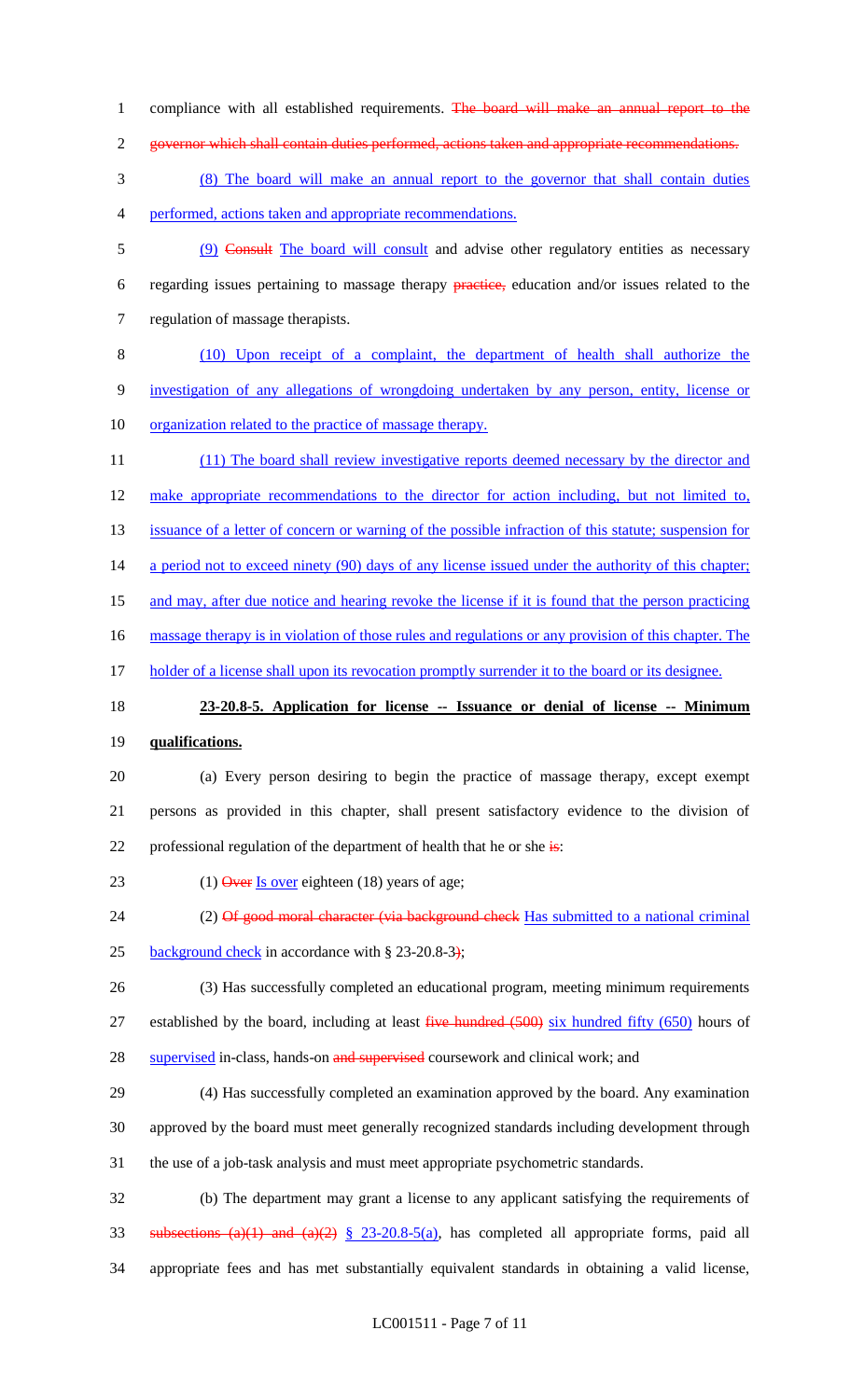permit, certificate or registration issued by any other state or territory of the United States or by a

foreign country.

 (c) The department shall, within sixty (60) days from the time any application for a license is received, grant the applications and issue a license to practice massage therapy for a year from that date if the department is satisfied that the applicant complies with the rules and regulations promulgated in accordance with this chapter. An applicant, whose national criminal 7 records background check reveals a conviction for any sexual felony offense, including, but not limited to, those offenses defined in chapters 34 and 37 of title 11, shall be denied a license under this chapter.

 (d) The fee for original application for licensure as a massage therapist and the fee for 11 annual license renewal shall be determined by the **board and shall not exceed one hundred dollars** (\$100) department of health.

#### **23-20.8-9. Persons exempt.**

Nothing contained in this chapter shall prohibit:

 (1) A person who is otherwise licensed certified or registered in accordance with the general laws of Rhode Island, from performing service within his/her or authorized scope of practice and who does not hold himself/herself out to be a massage therapist.

18 (2) A person duly licensed, certified, or registered in nonresident massage therapist 19 holding a valid license, permit, certificate or registration issued by another state or territory of the 20 United States, the District of Columbia, or a foreign country when incidentally in this state to provide service as part of an emergency response team working in conjunction with disaster relief 22 official or as part of a charity event.

 (3) Nonresident practitioners A nonresident massage therapist holding a valid license, 24 permit, certificate or registration issued by any other state or territory of the United States, the District of Columbia or by a foreign country and temporarily practicing massage in this state for a period not exceeding thirty (30) days for the purpose of presenting educational or clinical programs, lectures, seminars or workshops to massage therapists.

28 (4) Graduates A graduate from an approved educational program, may practice massage therapy only under the supervision of one, assigned, onsite licensed massage therapist. Graduates have ninety (90) days from the date on the application fee receipt, to meet licensure requirements of this state in accordance with regulations prescribed by the board.

 (5) Persons A massage therapist who provide acceptable evidence of being currently 33 licensed to practice massage therapy by examination or endorsement under the laws of other 34 states or territories of the United States, and the District of Columbia, or by a foreign country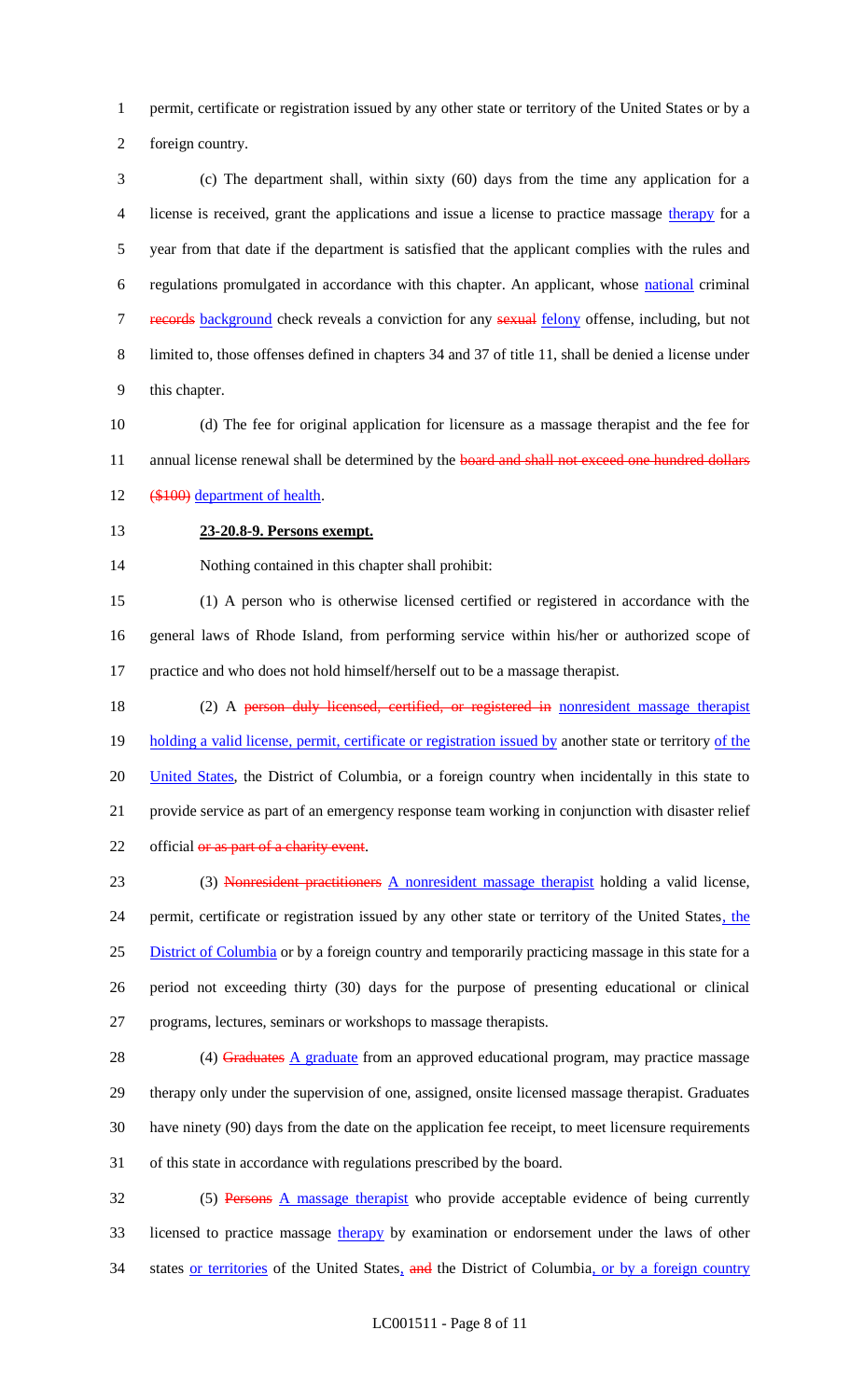have a grace period of forty-five (45) days from the date on the application fee receipt to meet licensure requirements of this state in accordance with regulations prescribed by the board. The original privilege to work forty-five (45) days from the date on the application fee receipt shall not be extended or renewed.

 (6) A nonresident massage therapist holding a valid license, permit, certificate or registration issued by any other state or territory of the United States, the District of Columbia or by a foreign country when in this state as part of a charity/event where massage is appropriate. Nothing in the article shall be construed to prevent or restrict the practice of any person in this state who uses touch, words and directed movement to deepen awareness of existing patterns of 10 movement in the body as well as to suggest new possibilities of movement while engaged within 11 the scope of practice of a profession with established standards and ethics, provided that his or her services are not designated or implied to be massage or massage therapy. Such practices 13 include, but are not limited to, the Feldenkrais Method/rs or somatic education, the Rolf Institute's Rolf Movement Integration, the Trager Approach/rs to movement education, and Body-Mind Centering/rs. Practitioners must be recognized by or meet the established standards of either a professional organization or credentialing agency that represents or certifies the respective 17 practice based on a minimal level of training, demonstration of competency and adherence to 18 ethical standards.

 (7) Nothing in the section shall be construed to prevent or restrict the practice of any 20 person in this state who uses touch to affect the energy systems, acupoints or Qi meridians (channels of energy) of the human body while engaged within the scope of practice of a 22 profession with established standards and ethics, provided that his or her service is not designated 23 or implied to be massage or massage therapy. Such practices include, but are not limited to, Polarity, Polarity Therapy, Polarity Bodywork Therapy, Rosen Method, Asian Bodywork Therapy, Acupressure, Jin Shin Do/rs, Qi Gong, Reiki and Shiatsu. Practitioners must be recognized by or meet the established standards of either a professional organization or 27 credentialing agency that represents or certified the respective practice based on a minimal level 28 of training, demonstration of competency and adherence to ethical standards.

#### **23-20.8-11. Penalties.**

 (a) Any person who practices massage or acts in any capacity where a license is required by this chapter, without a license provided for in this chapter, shall be guilty of a misdemeanor and subject to a fine of up to one thousand dollars (\$1,000) or thirty (30) days in jail.

 (b) Any owner, operator, manager, or licensee in charge of or in control of a massage 34 therapy establishment practice who knowingly employs a person who is not licensed as a massage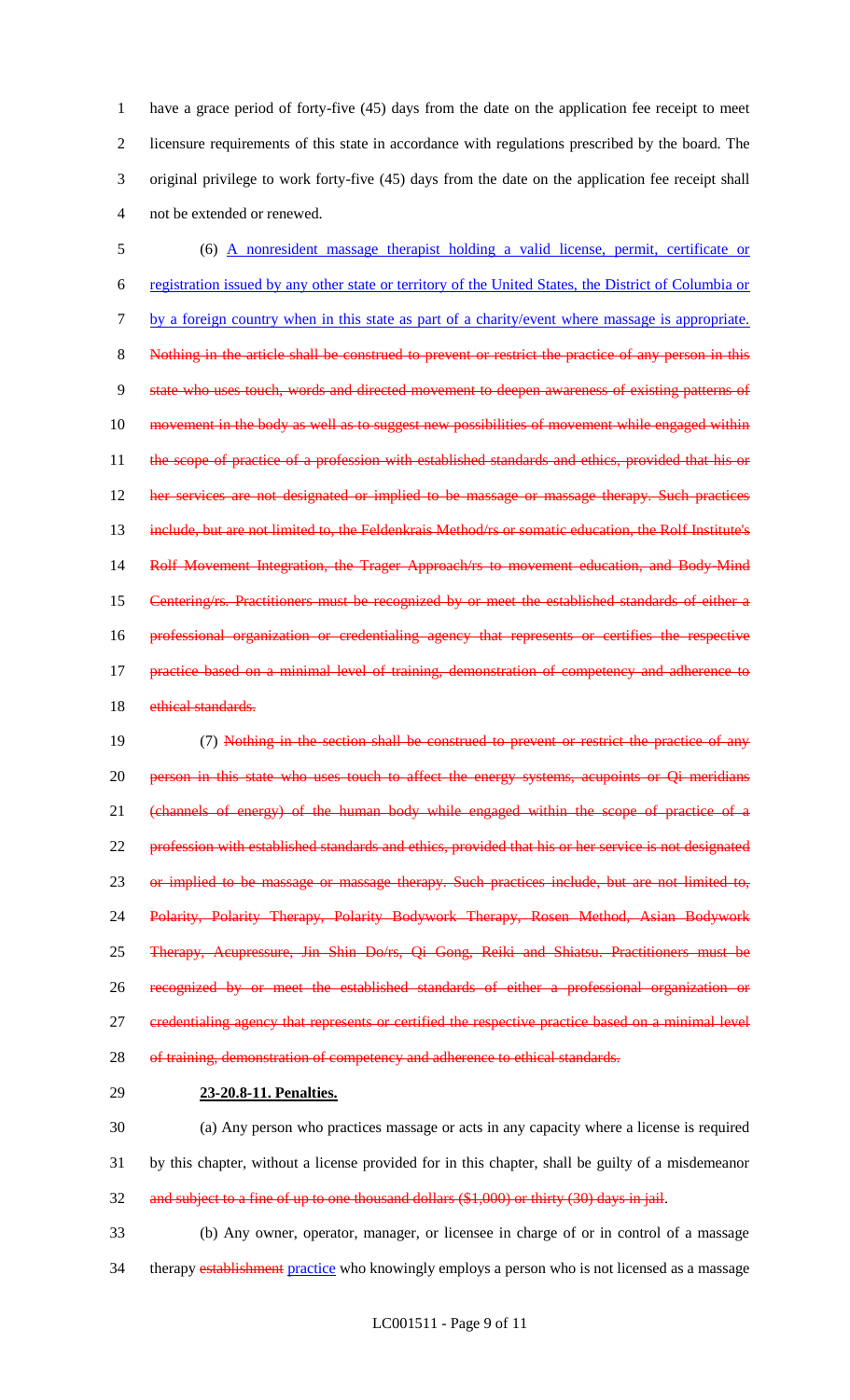therapist, or who allows an unlicensed person to perform, operate, or practice massage is guilty of

2 a misdemeanor and subject to a fine of up to one thousand dollars (\$1,000) and thirty (30) days in

jail.

 (c) The practice of massage by a person without a license issued under this chapter is declared to be a danger to the public health and welfare. In addition to any other civil, criminal, or disciplinary remedy, the attorney general or prosecuting attorney of any municipality where the person is practicing, or purporting to practice, may maintain an action to enjoin that person from practicing massage until this person secures a valid license.

- (d) [Deleted by P.L. 2008, ch. 100, art. 6, § 1].
- SECTION 2. This act shall take effect upon passage.

======== LC001511 ========